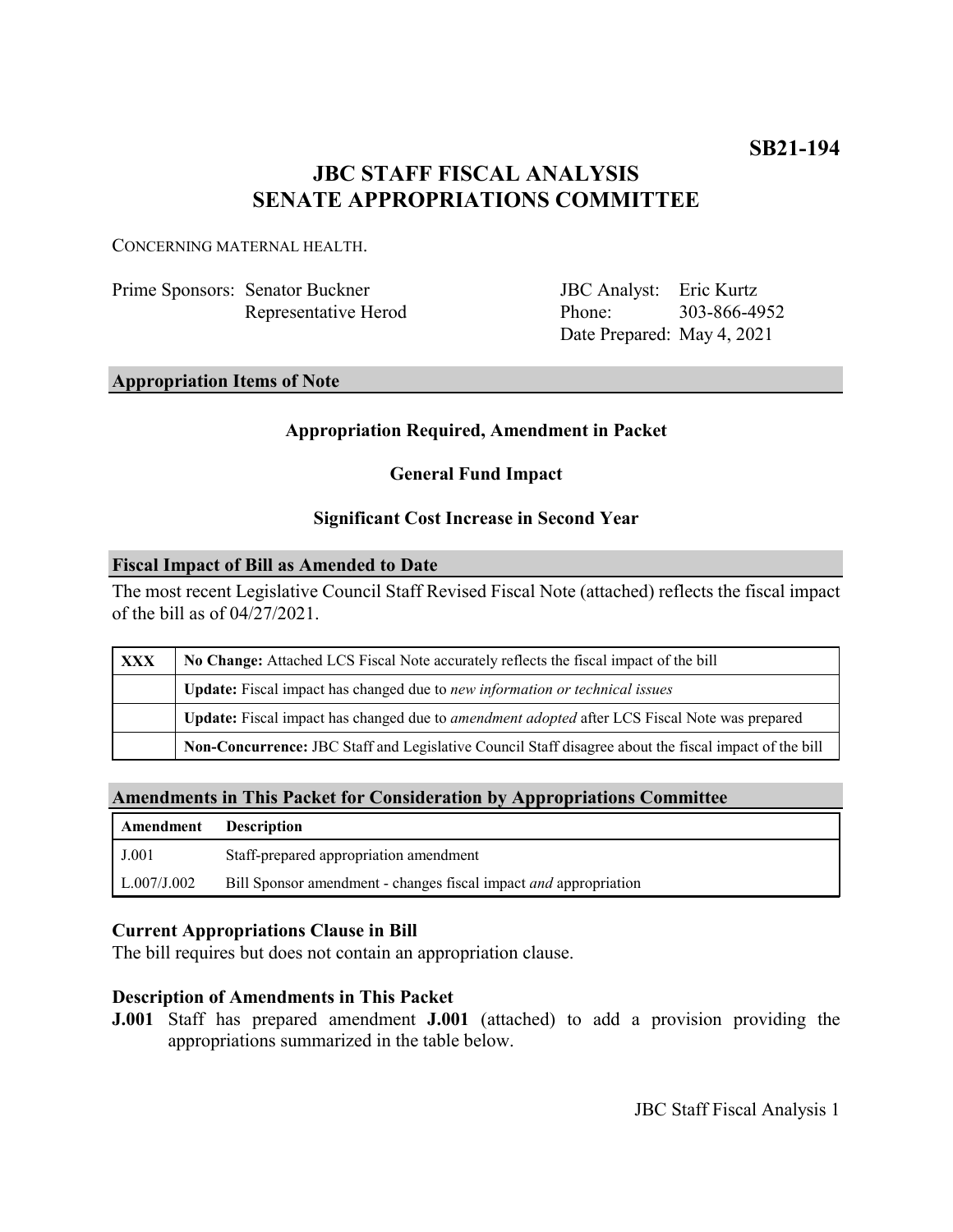# **SB21-194 JBC Staff Analysis**

| S.B. 21-194                                 |              |                |                  |              |                  |  |  |  |  |
|---------------------------------------------|--------------|----------------|------------------|--------------|------------------|--|--|--|--|
|                                             | <b>TOTAL</b> | <b>GENERAL</b> | CASH             | FEDERAL      |                  |  |  |  |  |
|                                             | <b>FUNDS</b> | <b>FUND</b>    | <b>FUNDS</b>     | <b>FUNDS</b> | <b>FTE</b>       |  |  |  |  |
| Health Care Policy and Financing            |              |                |                  |              |                  |  |  |  |  |
| <b>Personal Services</b>                    | \$47,855     | \$23,928       | \$0              | \$23,927     | 0.7              |  |  |  |  |
| <b>Operating Expenses</b>                   | 7,280        | 3,640          | $\theta$         | 3,640        | 0.0 <sub>l</sub> |  |  |  |  |
| Medicaid Management Information Systems     | 212,505      | 21,251         | $\left( \right)$ | 191,254      | 0.0 <sub>l</sub> |  |  |  |  |
| Colorado Benefits Management Systems        | 291,732      | 29,174         | $\theta$         | 262,558      | 0.0 <sub>1</sub> |  |  |  |  |
| Medical Services Premiums                   | 3,736,637    | 1,868,319      | $\Omega$         | 1,868,318    | 0.0 <sub>l</sub> |  |  |  |  |
| Children's Basic Health Plan                | 1,029,420    | 140,518        | 219,779          | 669,123      | 0.0              |  |  |  |  |
| Subtotal - Health Care Policy and Financing | \$5,325,429  | \$2,086,830    | \$219,779        | \$3,018,820  | 0.7              |  |  |  |  |
| Public Health and Environment               |              |                |                  |              |                  |  |  |  |  |
| Maternal and Child Health                   | \$82,243     | \$82,243       | \$0              | $\$0$        | 0.5              |  |  |  |  |
| <b>TOTAL</b>                                | \$5,407,672  | \$2,169,073    | \$219,779        | \$3,018,820  | 1.2              |  |  |  |  |

### **L.007 and J.002**

Bill Sponsor amendment **L.002** (attached) changes the implementation dates and pushes the fiscal impact for service costs into FY 2022-23. Staff has prepared amendment J.002 to make the corresponding appropriations summarized in the table below.

| S.B. 21-194 WITH L.007                      |              |                |              |              |            |  |  |  |
|---------------------------------------------|--------------|----------------|--------------|--------------|------------|--|--|--|
|                                             | <b>TOTAL</b> | <b>GENERAL</b> | <b>CASH</b>  | FEDERAL      |            |  |  |  |
|                                             | <b>FUNDS</b> | FUND           | <b>FUNDS</b> | <b>FUNDS</b> | <b>FTE</b> |  |  |  |
| Health Care Policy and Financing            |              |                |              |              |            |  |  |  |
| Personal Services                           | \$47,855     | \$23,928       | \$0          | \$23,927     | 0.7        |  |  |  |
| <b>Operating Expenses</b>                   | 7,280        | 3,640          | $\Omega$     | 3,640        | 0.0        |  |  |  |
| Medicaid Management Information Systems     | 212,505      | 21,251         | $\theta$     | 191,254      | 0.0        |  |  |  |
| Colorado Benefits Management Systems        | 291,732      | 29,174         | $\Omega$     | 262,558      | 0.0        |  |  |  |
| Medical Services Premiums                   | $^{()}$      | 0              | $\Omega$     | $\theta$     | 0.0        |  |  |  |
| Children's Basic Health Plan                | 0            | 0              | $\theta$     | $\theta$     | 0.0        |  |  |  |
| Subtotal - Health Care Policy and Financing | \$559,372    | \$77,993       | \$0          | \$481,379    | 0.7        |  |  |  |
| Public Health and Environment               |              |                |              |              |            |  |  |  |
| Maternal and Child Health                   | \$82,243     | \$82,243       | \$0          | \$0          | 0.5        |  |  |  |
| <b>TOTAL</b>                                | \$641,615    | \$160,236      | \$0          | \$481,379    | $1.2\,$    |  |  |  |

### **Either J.001 should be adopted or L.007 and J.002.**

### **Points to Consider**

### *General Fund Impact*

The Joint Budget Committee has proposed a budget package for FY 2021-22 based on the March 2021 Legislative Council Staff revenue forecast. The budget package includes a set aside of \$48.0 million General Fund for bills that require General Fund appropriations for FY 2021-22. This bill requires a General Fund appropriation of \$2,169,073 for FY 2021-22, reducing the \$48.0 million set aside by the same amount.

If sponsor amendment L.007 is adopted the General Fund impact in FY 2021-22 decreases to \$160,236.